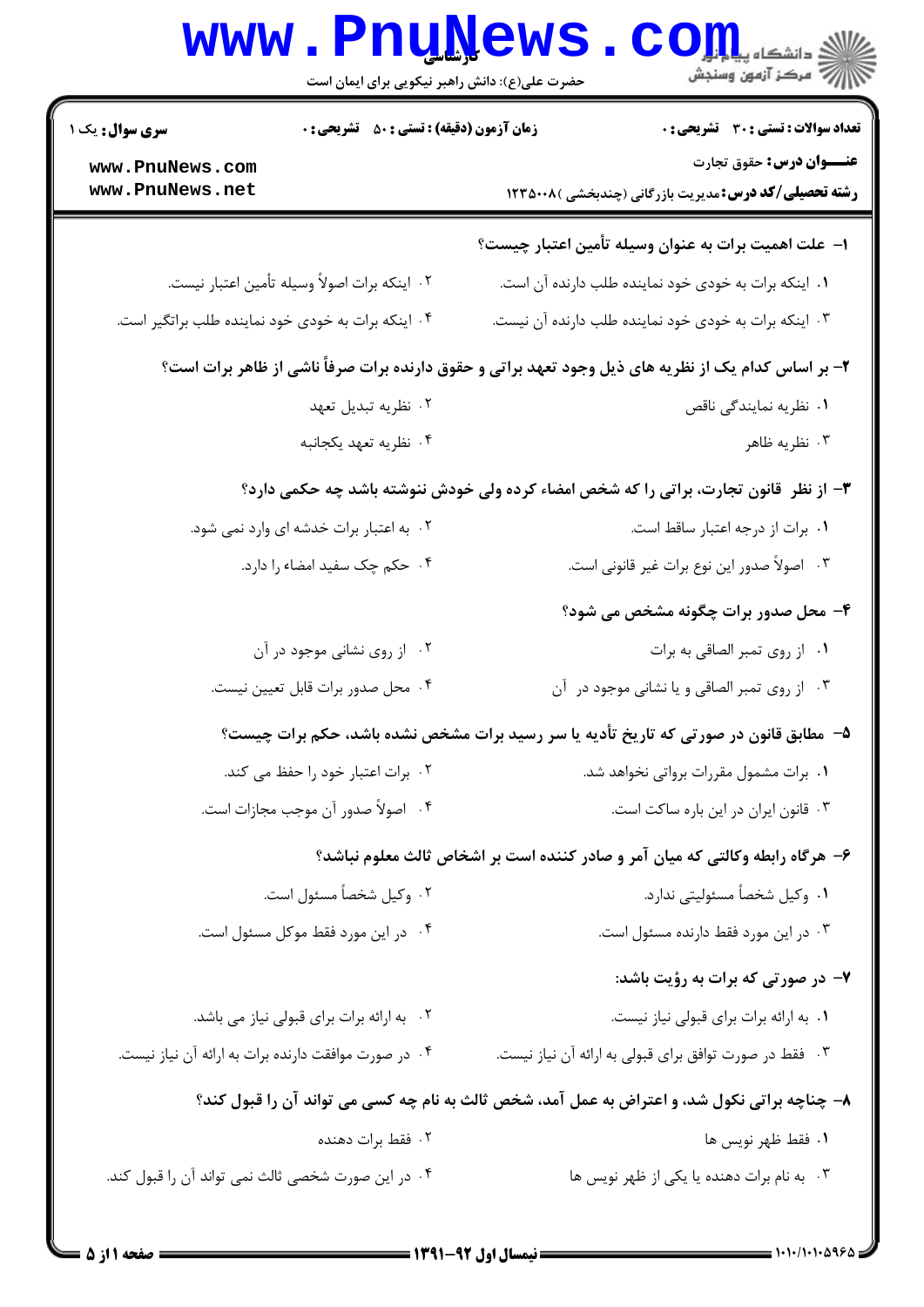| <b>WWW</b>                                                                                                                   | حضرت علی(ع): دانش راهبر نیکویی برای ایمان است                    |                                                                | دانشگاه پ <b>یا ب<sup>ا</sup> تو</b><br>ر آمرڪز آزمون وسنڊش                                     |  |  |  |  |
|------------------------------------------------------------------------------------------------------------------------------|------------------------------------------------------------------|----------------------------------------------------------------|-------------------------------------------------------------------------------------------------|--|--|--|--|
| <b>سری سوال : ۱ یک</b>                                                                                                       | <b>زمان آزمون (دقیقه) : تستی : 50 ٪ تشریحی : 0</b>               |                                                                | <b>تعداد سوالات : تستی : 30 ٪ تشریحی : 0</b>                                                    |  |  |  |  |
| www.PnuNews.com<br>www.PnuNews.net                                                                                           |                                                                  |                                                                | <b>عنـــوان درس:</b> حقوق تجارت<br><b>رشته تحصیلی/کد درس:</b> مدیریت بازرگانی (چندبخشی )۱۲۳۵۰۰۸ |  |  |  |  |
| ۹- اگر براتگیر قبل از تسلیم برات یا بعد از آن برات را امضاء کرده باشد، کدام گزینه صحیح است؟                                  |                                                                  |                                                                |                                                                                                 |  |  |  |  |
|                                                                                                                              | ٠١. اگر قبل از تسليم امضاء كرده باشد مى تواند از آن عدول كند.    |                                                                |                                                                                                 |  |  |  |  |
|                                                                                                                              |                                                                  |                                                                | ۰۲ نمی تواند از امضای آن عدول کند.                                                              |  |  |  |  |
|                                                                                                                              |                                                                  | ۰۳ اگر بعد از تسلیم شدن امضاء کرده باشد می تواند عدول کند.     |                                                                                                 |  |  |  |  |
|                                                                                                                              |                                                                  |                                                                | ۰۴ در هر صورت براتگیر می تواند عدول کند.                                                        |  |  |  |  |
|                                                                                                                              |                                                                  | ∙ا− مطابق قانون تجارت، تسلیم محل برات با چه کسی است؟           |                                                                                                 |  |  |  |  |
| ۰۴ بانک محل                                                                                                                  | ۰۳ با صادر کننده                                                 | ٠٢ با ظهر نويس ها                                              | ۰۱ با براتگیر                                                                                   |  |  |  |  |
| 11-درباره براتگیری که مبلغ برات سازشی را نپرداخته باشد و برات دهنده ای که مجبور به پرداخت وجه آن است کدام گزینه<br>درست است؟ |                                                                  |                                                                |                                                                                                 |  |  |  |  |
|                                                                                                                              | ۰۲ برات دهنده حق مراجعه به براتگیر را دارد.                      |                                                                | ٠١. برات دهنده حق مراجعه به براتگير را ندارد.                                                   |  |  |  |  |
|                                                                                                                              | ۰۴ در هر حال فقط براتگیر مجبور به پرداخت است.                    |                                                                | ۰۳ اصلاً برات دهنده مجبور به پرداخت نیست.                                                       |  |  |  |  |
| ۱۲- چنانچه صادر کننده برات محل را مسترد کرده باشد کدام گزینه صحیح است؟                                                       |                                                                  |                                                                |                                                                                                 |  |  |  |  |
|                                                                                                                              | ۰۱ فقط نسبت به دیگر مسئولان برات حق دارد.                        |                                                                |                                                                                                 |  |  |  |  |
|                                                                                                                              | ۰۲ هم نسبت به دیگر مسئولان برات و هم نسبت به ضامنهای آن حق دارد. |                                                                |                                                                                                 |  |  |  |  |
|                                                                                                                              | ۰۳ حق دارد وارد غرمای صادر کننده شود.                            |                                                                |                                                                                                 |  |  |  |  |
|                                                                                                                              |                                                                  |                                                                | ۰۴ حق ندارد وارد غرمای صادر کننده شود.                                                          |  |  |  |  |
| ١٣- ارائه برات، على الاصول تا لحظه قبل  از رسيدن موعد برات در محل اقامت كداميك از اشخاص ذيل امكان پذير مى باشد؟              |                                                                  |                                                                |                                                                                                 |  |  |  |  |
| ۰۴ ضامن ها                                                                                                                   | ۰۳ دارنده برات                                                   | ۰۲ براتگیر                                                     | ۰۱ برات کش                                                                                      |  |  |  |  |
|                                                                                                                              |                                                                  | ۱۴– هرگاه برات متضمن شرط خلاف باشد، انتقال آن چگونه خواهد بود؟ |                                                                                                 |  |  |  |  |
|                                                                                                                              | ۰۲ امکان انتقال آن وجود ندارد.                                   | ٠١ انتقال آن با رعايت مقررات قانون مدنى امكان پذير است.        |                                                                                                 |  |  |  |  |
|                                                                                                                              | ۰۴ با موافقت ظهر نويسان امكان انتقال دارد.                       |                                                                | ٠٣ با موافقت صادر كننده امكان انتقال دارد.                                                      |  |  |  |  |
|                                                                                                                              |                                                                  |                                                                |                                                                                                 |  |  |  |  |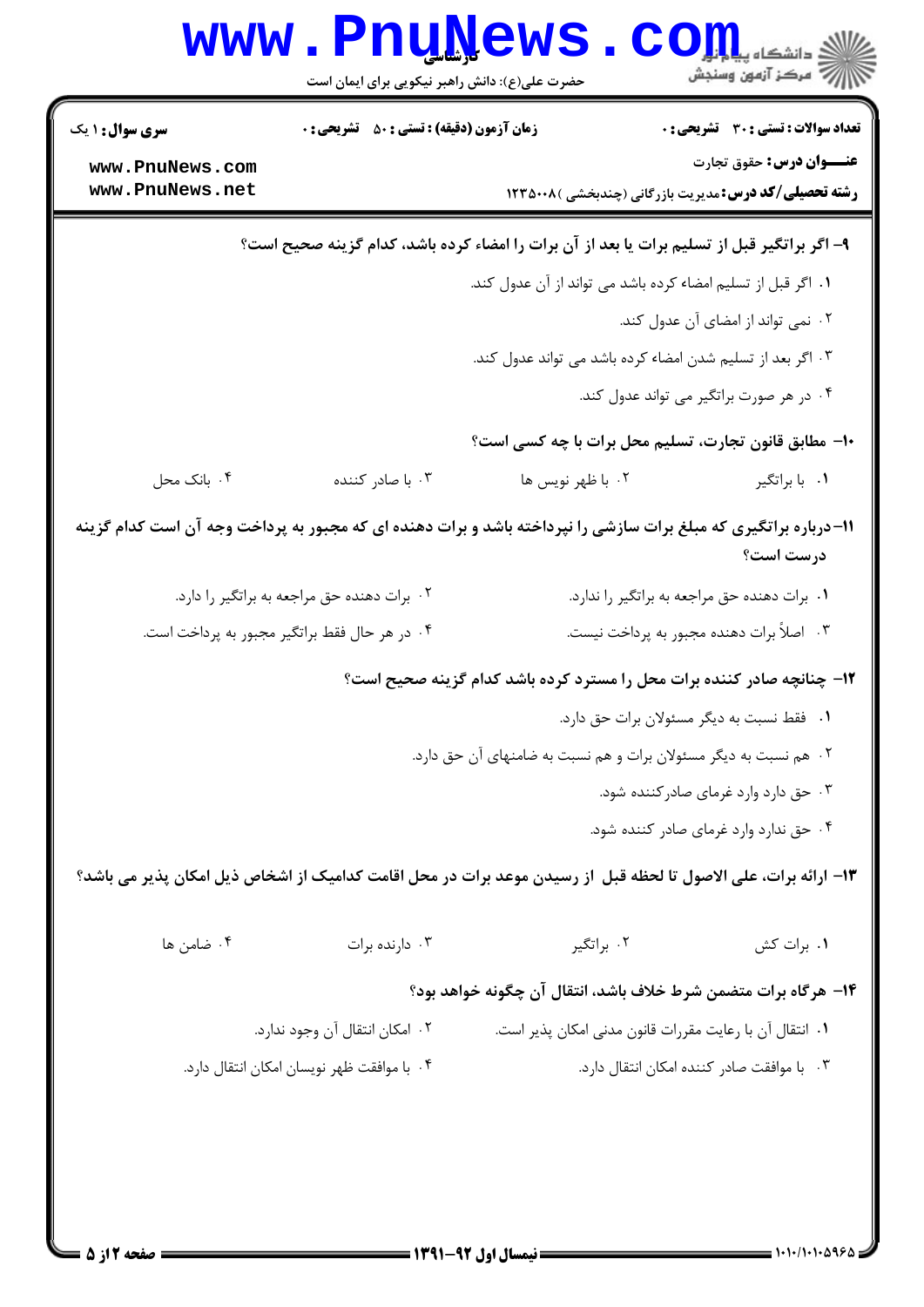| <b>WWW</b>                                                                                        | <b>Ludile</b> M<br>حضرت علی(ع): دانش راهبر نیکویی برای ایمان است |                                                                       | د دانشگاه پی <mark>ا بر</mark> ت <mark>و</mark> ر<br>رِ آھرڪز آزمون وسنڊش                       |  |  |  |
|---------------------------------------------------------------------------------------------------|------------------------------------------------------------------|-----------------------------------------------------------------------|-------------------------------------------------------------------------------------------------|--|--|--|
| <b>سری سوال :</b> ۱ یک                                                                            | <b>زمان آزمون (دقیقه) : تستی : 50 ٪ تشریحی : 0</b>               |                                                                       | <b>تعداد سوالات : تستی : 30 ٪ تشریحی : 0</b>                                                    |  |  |  |
| www.PnuNews.com<br>www.PnuNews.net                                                                |                                                                  |                                                                       | <b>عنـــوان درس:</b> حقوق تجارت<br><b>رشته تحصیلی/کد درس:</b> مدیریت بازرگانی (چندبخشی )۱۲۳۵۰۰۸ |  |  |  |
| ۱۵– هرگاه در ورقه برات به علت تعدد ظهر نویسی جایی برای ظهر نویسی جدید نباشد، کدام گزینه صحیح است؟ |                                                                  |                                                                       |                                                                                                 |  |  |  |
|                                                                                                   |                                                                  |                                                                       | ۰۱ ظهر نویسی جدید مجاز نیست.                                                                    |  |  |  |
|                                                                                                   |                                                                  |                                                                       | ۰۲ می توان با ضمیمه کردن ورقه ای مجدداً ظهر نویسی کرد.                                          |  |  |  |
|                                                                                                   |                                                                  | ۰۳ در صورت توافق ظهر نویسان و دارنده امکان ضمیمه ورقه وجود دارد.      |                                                                                                 |  |  |  |
|                                                                                                   |                                                                  | ۰۴ در صورت قبولی بانک محل پرداخت با ضمیمه ورقه مجاز است.              |                                                                                                 |  |  |  |
|                                                                                                   |                                                                  |                                                                       | ۱۶– مطابق قانون تجارت ظهر نویسی برات با قید و شرط چگونه است؟                                    |  |  |  |
|                                                                                                   | ۰۲ مجاز نیست.                                                    |                                                                       | ٠١. با موافقت براتگير مجاز است.                                                                 |  |  |  |
|                                                                                                   | ۰۴ بلا اشکال است.                                                |                                                                       | ۰۳ در صورت موافقت براتکش مجاز است.                                                              |  |  |  |
|                                                                                                   |                                                                  |                                                                       | ۱۷- طبق ماده ۲۴۷ قانون تجارت، دارنده برات در چه صورتی می تواند برات را مجدداً ظهر نویسی کند؟    |  |  |  |
|                                                                                                   | ۰۲ فقط به عنوان وکالت می تواند ظهر نویسی کند.                    |                                                                       | ۰۱ در هر حالت می تواند ظهر نویسی کند.                                                           |  |  |  |
| ۰۴ با موافقت براتگیر می تواند مجدداً ظهر نویسی کند.                                               |                                                                  |                                                                       | ۰۳ دارنده نمی تواند مجدداً ظهر نویسی کند حتی به وکالت                                           |  |  |  |
|                                                                                                   |                                                                  |                                                                       | ۱۸– کدامیک از اشخاص ذیل می توانند پرداخت برات را ضمانت کنند؟                                    |  |  |  |
|                                                                                                   | ۰۲ فقط صادر کننده                                                |                                                                       | ٠١. فقط براتگير                                                                                 |  |  |  |
|                                                                                                   | ۰۴ اشخاص ثالث و مسئولان برات                                     |                                                                       | ٠٣ فقط اشخاص ثالث                                                                               |  |  |  |
|                                                                                                   |                                                                  |                                                                       | <b>۱۹</b> - برات در چه صورتی باید به براتگیر ارائه شود؟                                         |  |  |  |
|                                                                                                   |                                                                  |                                                                       | ۰۱ فقط در صورتی که برات را قبول کرده باشد.                                                      |  |  |  |
|                                                                                                   |                                                                  |                                                                       | ٢. فقط درصورتي كه برات را قبول نكرده باشد.                                                      |  |  |  |
|                                                                                                   |                                                                  | ۰۳ اعم از اینکه برات را قبول کرده یا نکرده باشد باید به وی ارائه شود. |                                                                                                 |  |  |  |
|                                                                                                   |                                                                  |                                                                       | ۰۴ برات اصلاً به برات گیر ارائه نمی شود.                                                        |  |  |  |
|                                                                                                   |                                                                  |                                                                       | ۲۰- مطابق قانون تجارت اعتراض در برات در کدامیک از موارد ذیل به عمل نمی آید؟                     |  |  |  |
|                                                                                                   | ۰۲ در مورد نکول                                                  |                                                                       | ۰۱ در مورد عدم نکول                                                                             |  |  |  |
|                                                                                                   | ۰۴ در مورد عدم تأدیه                                             |                                                                       | ۰۳ در مورد امتناع از قبول                                                                       |  |  |  |
|                                                                                                   |                                                                  |                                                                       | <b>۲۱</b> - مهلت مرور زمان در مورد برات چند سال است؟                                            |  |  |  |
| ۰۴ یکسال                                                                                          | ۰۳ ده سال                                                        | ٢. پنج سال                                                            | ۰۱ دو سال                                                                                       |  |  |  |
|                                                                                                   |                                                                  |                                                                       |                                                                                                 |  |  |  |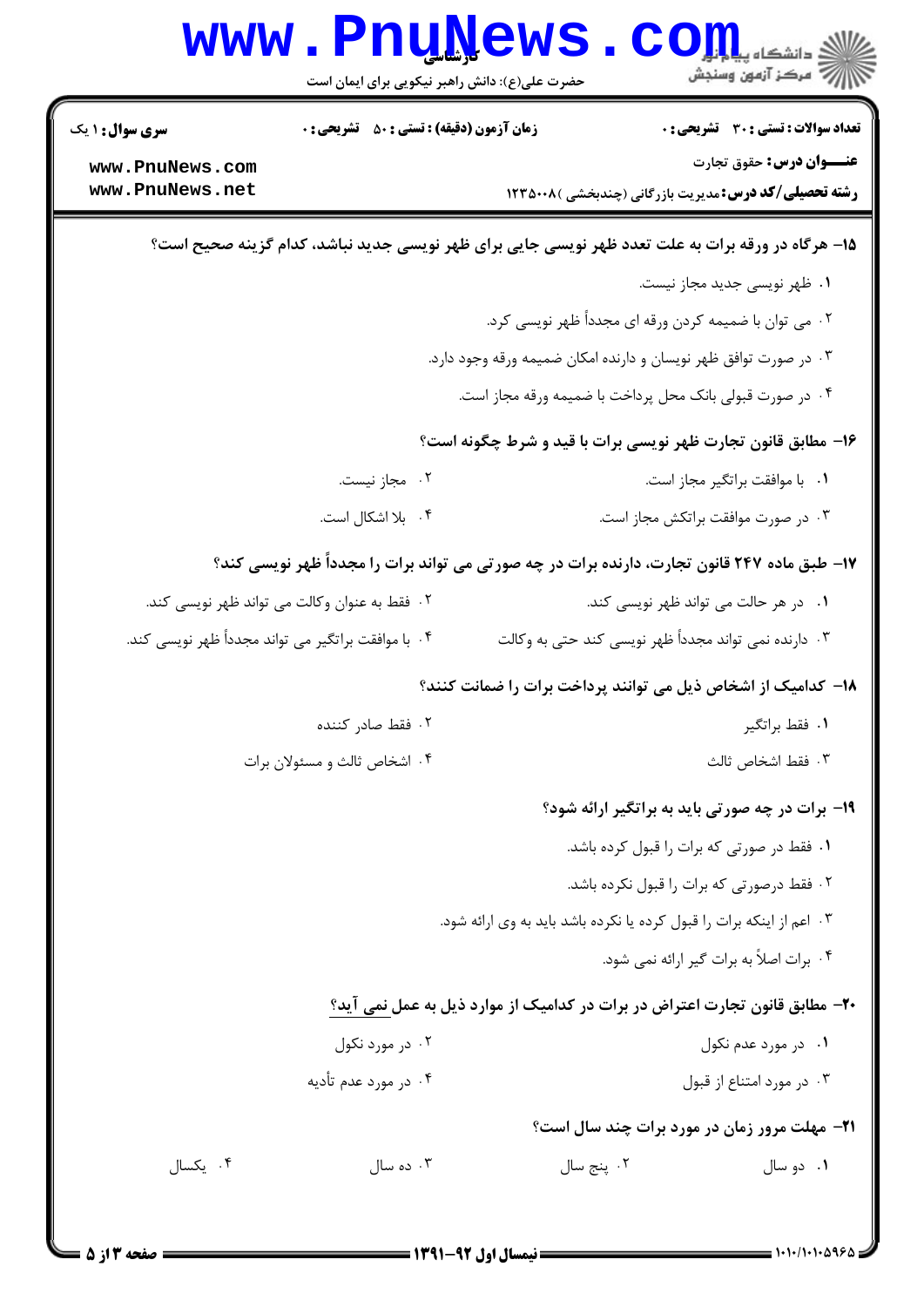|                                                 | <b>www.PnuNews</b><br>حضرت علی(ع): دانش راهبر نیکویی برای ایمان است                                    |                                                                          | الله دانشگاه پیام اوران<br>الله عرکز آزمهن وسنجش |  |
|-------------------------------------------------|--------------------------------------------------------------------------------------------------------|--------------------------------------------------------------------------|--------------------------------------------------|--|
| <b>سری سوال : ۱ یک</b>                          | <b>زمان آزمون (دقیقه) : تستی : 50 ٪ تشریحی : 0</b>                                                     |                                                                          | <b>تعداد سوالات : تستی : 30 ٪ تشریحی : 0</b>     |  |
| www.PnuNews.com                                 |                                                                                                        |                                                                          | <b>عنـــوان درس:</b> حقوق تجارت                  |  |
| www.PnuNews.net                                 |                                                                                                        | <b>رشته تحصیلی/کد درس:</b> مدیریت بازرگانی (چندبخشی )۱۲۳۵۰۰۸             |                                                  |  |
|                                                 | ۲۲– هرگاه دارنده برات به علتی نتواند از حقوق برواتی خود استفاده کند، کدام گزینه درست است؟              |                                                                          |                                                  |  |
| ۰۲ حقوق برواتی کلاً از او ساقط می شود.          |                                                                                                        | ۰۱ باید به مقررات حقوقی مدنی رجوع کند.                                   |                                                  |  |
| ۰۴ فقط حق مراجعه به صادر كننده را دارد.         |                                                                                                        | ۰۳ فقط حق مراجعه به ظهرنويس ها را دارد.                                  |                                                  |  |
|                                                 |                                                                                                        | ۲۳– در ارتباط با گیرنده وجه سفته کدام گزینه درست است؟                    |                                                  |  |
|                                                 |                                                                                                        |                                                                          | ۰۱ صدور سفته فقط باید در وجه شخص باشد.           |  |
|                                                 |                                                                                                        |                                                                          | ۰۲ صدور سفته می تواند در وجه حامل باشد.          |  |
|                                                 |                                                                                                        |                                                                          | ۰۳ صدور سفته در وجه حامل ممنوع است.              |  |
|                                                 |                                                                                                        | ۰۴ صدور سفته در وجه حامل فقط بین تجار امکان پذیر است.                    |                                                  |  |
|                                                 | ۲۴- کدامیک از اسناد زیر بر حسب نوع اشخاصی که آن را صادر می کنند، خصیصه ی تجاری یا مدنی به خود می گیرد؟ |                                                                          |                                                  |  |
| ۰۴ چک و سفته                                    | ۰۳ چک                                                                                                  | ۰۲ برات                                                                  | ۰۱ سفته                                          |  |
|                                                 |                                                                                                        | ۲۵– بر اساس تعریف قبض انبار، این سند مطابق کدام یک از اسناد ذیل است؟     |                                                  |  |
| ۰۴ چک مسافرتی                                   | ۰۳ برات                                                                                                | ۰۲ سفته                                                                  | ۰۱ چک                                            |  |
|                                                 | ۲۶- تکلیف طلبکار در صورت فوت، حجر یا ورشکستگی صادر کننده چک تضمین شده چیست؟                            |                                                                          |                                                  |  |
|                                                 |                                                                                                        |                                                                          | ۰۱ چک را باطل می کند.                            |  |
|                                                 |                                                                                                        | ۰۲ طلبکاران صادر کننده در هر صورت می توانند چک را توقیف کنند.            |                                                  |  |
|                                                 | ۰۳ خللی به حقوق دارنده چک وارد نخواهد ساخت.                                                            |                                                                          |                                                  |  |
|                                                 |                                                                                                        | ۰۴ ظهرنویسان می توانند تقاضای مسدود کردن چک را بنمایند.                  |                                                  |  |
|                                                 |                                                                                                        | <b>۲۷-</b> در مورد سند در وجه حامل کدام گزینه درست است؟                  |                                                  |  |
|                                                 | ۲۰ فقط یک سند مدنی است.                                                                                |                                                                          | ٠١. ذاتاً يک سند تجاري است.                      |  |
|                                                 | ۰۴ این سند یا مدنی است و یا تجاری                                                                      |                                                                          | ۰۳ این سند نه تجاری است و نه مدنی                |  |
|                                                 |                                                                                                        | ۲۸– ظهر نویسی به عنوان وکالت در کدام یک از اسناد ذیل بیشتر معمول است؟    |                                                  |  |
| ۰۴ قبض انبار                                    | ۰۳ برات                                                                                                | ۰۲ چک                                                                    | ۰۱ سفته                                          |  |
|                                                 |                                                                                                        | ۲۹- کدام یک از اسناد ذیل وسیله اعطای اعتبار ًنبوده و پرداخت آن فوری است؟ |                                                  |  |
|                                                 | ۰۲ سفته                                                                                                |                                                                          | ۰۱ چک                                            |  |
| ۰۴ چک و سفته وسیله اعطای اعتبار محسوب نمی شوند. |                                                                                                        |                                                                          | ۰۳ برات                                          |  |
| صفحه 4 از 5                                     |                                                                                                        |                                                                          | $1 - 1 - 11 - 1 - 996$                           |  |